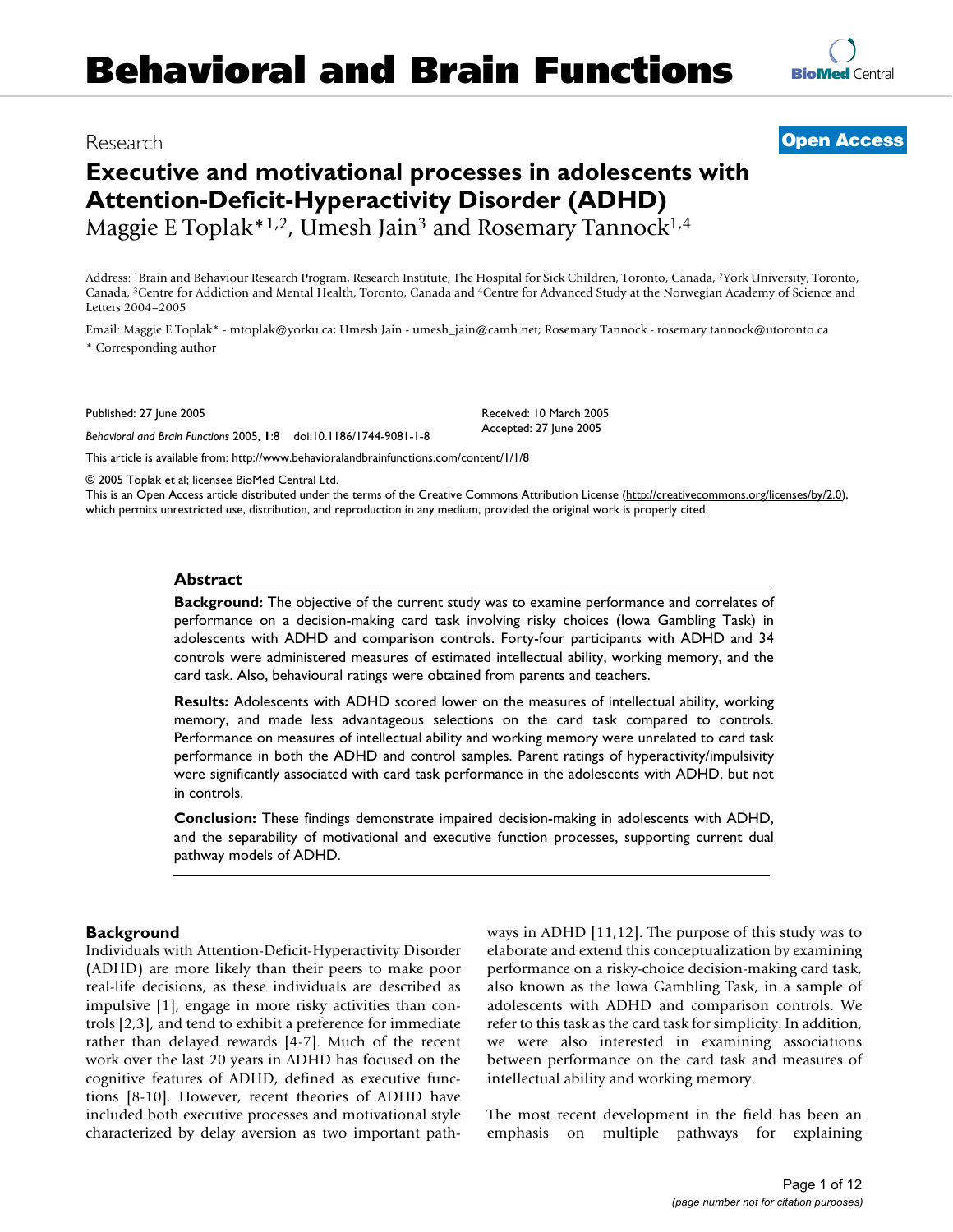impairment in ADHD [13-16,12]. Sonuga-Barke's [12] most recent model of ADHD argues for a dual pathway model of ADHD, highlighting both the executive and motivational, delay aversion aspects of ADHD. Specifically, the executive pathway involves a dysregulation of thought and action that is primarily characterized by a core deficit in inhibitory control [11]. Alternatively, the motivational pathway is hypothesized to mediate a link between behavioural symptoms, task engagement, and a biologically embedded alteration in reward mechanisms [11]. One important change reflected in this dual-pathway conceptualization is that the executive and motivational pathways are not regarded as competing theories, rather that deficits in both processes are thought to give rise to the manifestation of ADHD [12]. Sonuga-Barke [11] argues that these two pathways likely give rise to an ADHD diagnosis of the Combined subtype, and that the executive pathway is more likely associated with more severe and generalized cognitive impairment. This idea of dual pathways maps well onto clinical and research characterizations of ADHD, as the Inattentive subtype has been associated with executive dysfunction [17] and the Hyperactive/Impulsive subtype has been associated with the impulsiveness feature of ADHD [18]. Sonuga-Barke, Dalen, & Remington [19] reported that executive function and delay aversion made significant, independent contributions to ADHD symptoms in a sample of children. Similar findings have also been reported by Crone, Jennings, and van der Molen [20].

In addition to separability at a neuropsychological level, it has been hypothesized that the executive and motivational pathways are rooted in conceptually similar, but functionally segregated brain circuits [12]. It has been hypothesized that the executive pathway receives inputs from the dorsolateral prefrontal cortex to the dorsal portion of the neostriatum, as well as reciprocal connections from subcortical regions, including the dorso-medial sections of the thalamus. Alternatively, the motivational pathway centers on the reward circuits of the ventral striatum, specifically the nucleus accumbens, with connections from frontal regions, including the anterior cingulate and orbitofrontal cortex, and the amygdala. Importantly, this dual pathway model offers a theoretical account of interactions between cortical and subcortical pathways in the regulation of executive processes and motivation. The notion of separable pathways has also been theorized at a neurobiological level as well. Sagvolden et al.'s [21] dynamic developmental model of ADHD suggests that altered dopamine branches give rise to the different ADHD symptomotology, specifically, a hypofunctioning mesolimbic dopamine branch gives rise to delay aversion, a hypofunctioning mesocortical dopamine branch gives risk to poor executive functions, and a hypofunctioning nigrostriatal dopamine branch

gives rise to other motor symptoms. This neurobiological account is consistent with the idea of separable pathways in ADHD, specifically the executive and delay aversion pathways. It is important to understand and test the relative contribution of these different pathways to the clinical manifestation of ADHD at both behavioural and neurobiological levels of analysis.

An important behavioural measure, called the Iowa Gambling Task (or card task), was designed to simulate the uncertainties of real-life decision-making, necessitating the weighting of rewards and penalties. In this task, participants are asked to select cards from four decks, which unbeknownst to these participants vary on expected outcome [two decks are composed of quick high gains and high losses (disadvantageous decks) <u>or l</u>ow gains and low losses (advantageous decks)] and in frequency of penalties (two decks have frequent, smaller penalties, while the other two decks have infrequent, large penalties). Expected outcome and frequency of penalties are crossed, creating four different conditions with these four decks. What has been particularly striking and important about these studies on Iowa Gambling Task performance with patients who have ventromedial cortex lesions is not simply the link between brain function and higher cognitive processes, but also the possibility that this form of reasoning may be fairly modular and localized, and separable from other cognitive abilities, such as intelligence [22].

The card task was originally used to study patients with ventromedial cortex lesions [22]. The ventromedial cortex, which may include the orbitofrontal cortex, but some have argued for subtle distinctions between these areas [23,24]. For present purposes, the orbitofrontal cortex and ventromedial areas have generally been implicated in the emotional experience associated with gains and losses in decision processes, which is to be differentiated from other frontal processes and regions, including the dorsolateral prefrontal cortex and anterior cingulate [25].

Patients with ventromedial prefrontal cortex lesions displayed less optimal performance than normal controls, making considerably more selections from the disadvantageous decks than from the advantageous decks [26]. This link between the orbitofrontal cortex and impulsivity has been described previously by others, such as, Newman et al. [18], who reported on brain lesion studies with rats which suggested an association between disinhibitory syndromes in humans (including, psychopathy, addictions, and ADHD) and lesions in the orbitofrontal cortex. Other clinical samples have reportedly displayed less optimal performance on the card task, including high school students with multiple suspensions [27], heroin addicts [28], and individuals with antisocial behaviour and psychopathic tendencies [29]. Sex differences have also been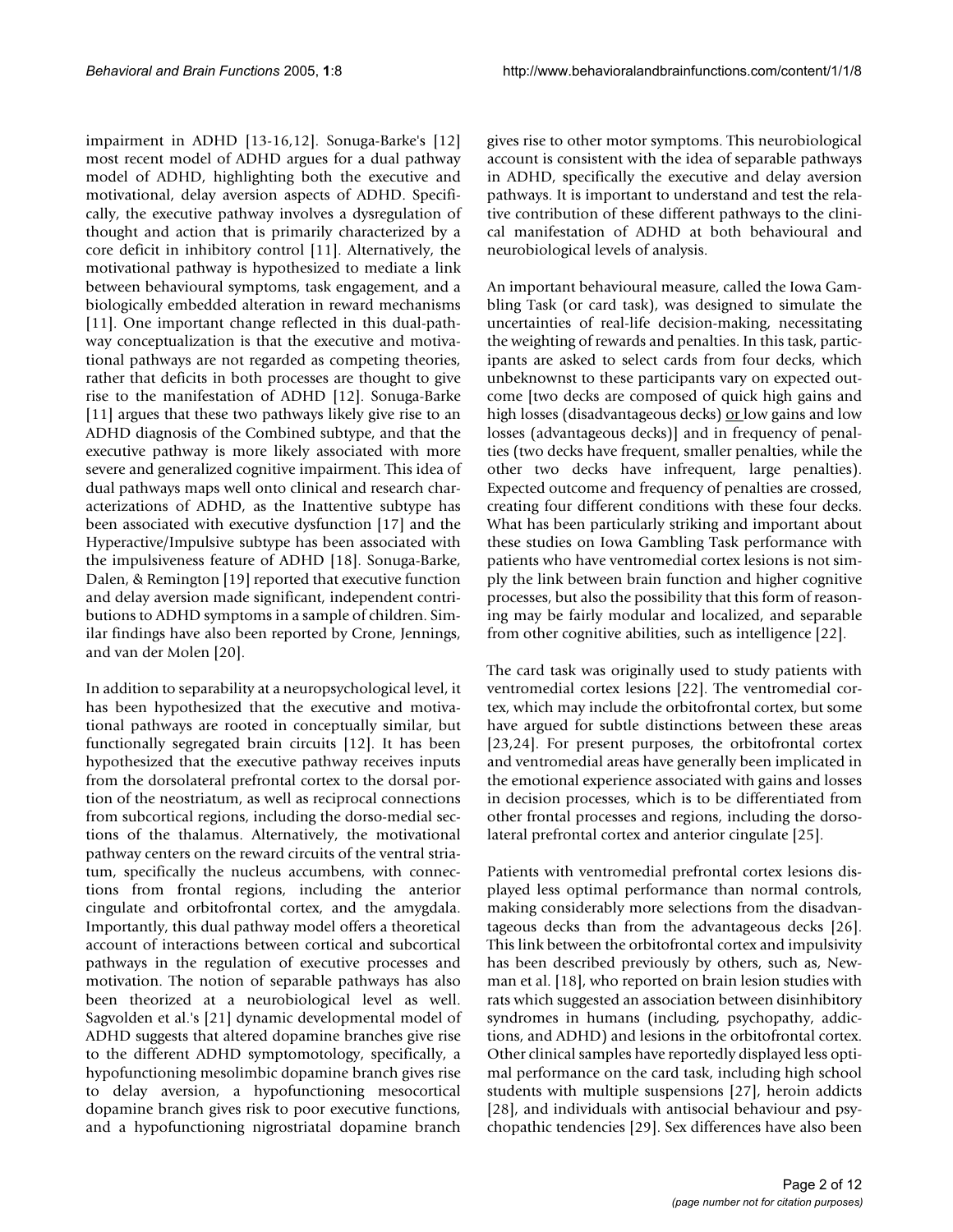reported on card task performance, with females tending to make more selections from disadvantageous decks than males [30].

Performance on the card task has also been examined in a small group of adults with and without ADHD [31] and in a sample of adolescents with disruptive behaviour disorders, including ADHD and conduct problems [32]. In the study which included adolescents with disruptive behaviour disorders [32], adolescents with disruptive behaviour disorders displayed less optimal performance on this task than controls. In the study using adults with ADHD [31], no behavioural differences were observed on decision-making performance. However, PET scans revealed that brain activation in the ADHD group was less extended than in the control group. Specifically, control participants recruited hippocampal and insular regions more than adults with ADHD, and the adults with ADHD engaged the caudal part of the right anterior cingulated more than the controls. These results, therefore, suggest that this task activates different processes and brain regions. The behavioural significance of these differential activations is unclear at this time, and suggests that more work needs to be done on elaborating our understanding of the motivational pathway [14]. The card task and its links with patients with ventromedial lesions makes it an important task to further study and understand the motivational pathway in ADHD.

As recent models of ADHD suggest two potential pathways supporting the motivational and executive processes in ADHD [12], we must also investigate the possible associations and/or dissociations between these processes. One study investigated card task performance and working memory in normal controls, patients with lesions in the ventromedial prefrontal cortex, and patients with lesions of the dorsolatoral/mesial region of the prefrontal cortex [33]. Bechara et al. [33] reported a cognitive and anatomical double dissociation between card task performance and working memory. Others have also reported a dissociation between impulsivity and working memory in the orbitofrontal and dorsolateral regions of the prefrontal cortex [34]. However, Ernst et al. [32] found that IQ was a significant predictor of card task performance in their sample of adults with substance abuse disorders and adolescents with behaviour disorders. Hinson, Jameson, & Whitney [35] reported that increasing working memory load resulted in poorer performance on the card task. Therefore, mixed results have been reported on the behavioural associations between card task performance and working memory. These findings suggest that lesions in the ventromedial cortex may not uniquely or independently explain risky decision-making, and that contributions from other regions, such as the frontostriatal dopamine system [25], and other processes, such as

working memory [35,36], may also play a role in decision-making involving gains and losses. Therefore, we also examined the relationship between card task performance and intellectual ability, and working memory in our sample of adolescents with ADHD.

The purpose of the present study was to examine how adolescents with ADHD weight risks and benefits in the card task compared to comparison controls. Impaired performance on the card task would importantly implicate ventromedial prefrontal regions for study in ADHD, which would importantly extend the motivational pathway of the dual pathway model of ADHD [11,12] by suggesting a link between subcortical structures, like the nucleus accumbens, and cortical structures, like the ventromedial cortex. In addition, associations between card task performance, intellectual ability, and working memory were also examined. A dissociation between performance on the card task and intellectual ability and working memory (our executive tasks) was predicted, which would be consistent with dual pathway models of ADHD.

## **Results**

## *Data Analysis and Statistical Methods*

Card Task Analysis. We conducted an analysis of covariance (ANCOVA), with outcome (advantageous vs. disadvantageous) and frequency (frequent vs. infrequent penalties) as within-subject factors and group (ADHD vs. control) as a between subject factor. Gender, FSIQ, auditory working memory, and visual-spatial working memory were examined as covariates. All posthoc analyses were a priori planned comparisons, and were conducted using the Bonferroni correction [37]. Then, correlational analyses were conducted separately and together in the ADHD and control samples to examine whether estimated FSIQ, or working memory were significantly correlated with card task performance; this provided a further, converging examination of the relationship between card task performance, FSIQ, and working memory. A repeated measures analysis was conducted to examine learning across trials on the card task. An ANCOVA analysis was conducted to examine the impact of subtype in the ADHD sample, covarying for gender. We also examined correlations between card task performance and behavioural ratings by parents and teachers.

## *Group Differences on Standardized Measures and Behaviour Ratings*

Table [1](#page-3-0) displays the standardized measures and clinical characteristics of the adolescents with ADHD and comparison controls. Overall, adolescents with ADHD displayed significantly lower scores, albeit in the normal range, on the measures of FSIQ, and auditory and visualspatial working memory than comparison controls.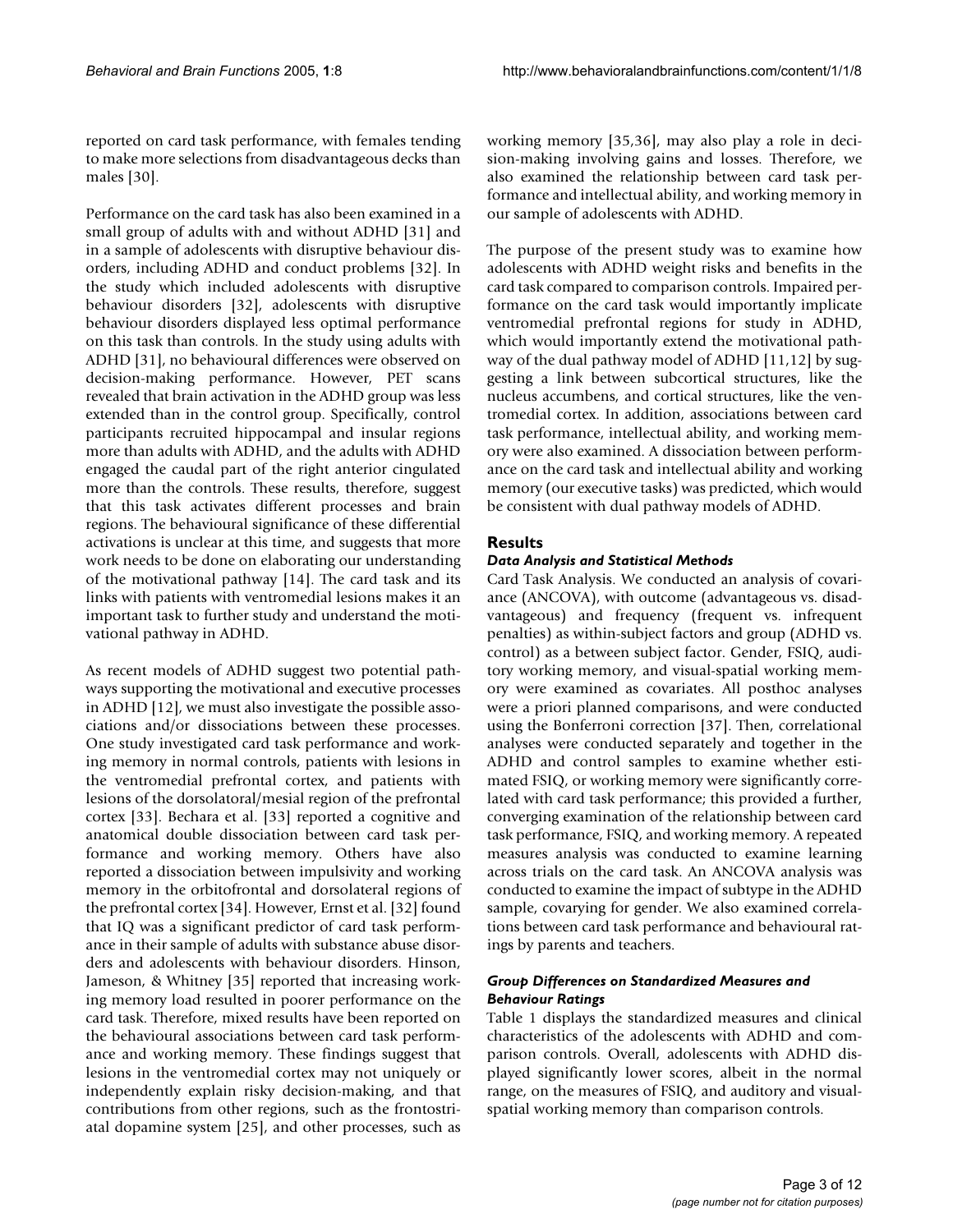<span id="page-3-0"></span>**Table 1: Diagnostic Characteristics of the ADHD and Comparison Control Groups**

|                                                        | <b>ADHD</b> | n. | Controls    | n. | F(1, 77)                |
|--------------------------------------------------------|-------------|----|-------------|----|-------------------------|
| Age                                                    | 15.6(1.4)   | 44 | 15.4(1.5)   | 34 | 0.24                    |
| <b>Standardized Measures</b>                           |             |    |             |    |                         |
| <b>Estimated VIO</b>                                   | 105.5(10.6) | 44 | 109.9(10.0) | 34 | 3.48                    |
| <b>Estimated PIO</b>                                   | 101.6(11.2) | 44 | 106.4(11.3) | 34 | 3.45                    |
| <b>Estimated FSIQ Score</b>                            | 104.1(10.1) | 44 | 109.4(10.2) | 34 | $5.20*$                 |
| Auditory Working Memory Scaled Score                   | 9.6(3.5)    | 44 | 11.9(2.5)   | 34 | $10.35**$               |
| Visual-Spatial Working Memory Scaled Score             | 9.2(3.4)    | 44 | 11.3(2.7)   | 34 | $8.41**$                |
| <b>Diagnostic Characteristics from Conners Ratings</b> |             |    |             |    |                         |
| Parent                                                 |             |    |             |    |                         |
| Inattention T-score                                    | 73.2 (10.1) | 43 | 49.3(6.8)   | 32 | l34.25 <sup>∗⊳⊭</sup> * |
| Hyperactivity/Impulsivity T-score                      | 72.7 (12.0) | 43 | 51.6(7.8)   | 32 | 74.85***                |
| Teacher                                                |             |    |             |    |                         |
| Inattention T-score                                    | 70.9 (14.8) | 37 | 49.7 (9.9)  | 28 | 42.97***                |
| Hyperactivity/Impulsivity T-score                      | 65.4 (16.3) | 37 | 51.1(9.2)   | 28 | $17.29***$              |

\*\*\* p < .001, \*\*p < .01, \*p < .05

### *Group Differences on Card Task*

The means and standard deviations for all 100 trials of the card task for each deck are presented in Table [3](#page-5-0). Using an analysis of covariance (ANCOVA), we found that outcome was significant, *F*(1, 76) = 12.45, *p* = .001, indicating that more cards were selected overall from the disadvantageous than the advantageous decks by all participants. Frequency was also significant, *F*(1, 76) = 33.94,  $p = .0001$ , indicating that all participants selected more cards from the infrequent penalty decks than the frequent penalty decks. The outcome by group and frequency by group interactions were non-significant. The outcome by frequency interaction was significant,  $F(1, 76) = 4.47$ ,  $p =$ .038, indicating that most cards were selected from deck B,  $p = .0001$ . The outcome by frequency by group interaction was significant, *F*(1, 76) = 5.76, *p* = .021. Posthoc analyses indicated that participants with ADHD selected more cards from deck  $B$ ,  $p = .045$ , and significantly fewer cards from deck  $D$ ,  $p = .018$ , than comparison controls. The group main effect was not significant. Sex, FSIQ, auditory working memory, and visual-spatial working memory did not enter as significant covariates.

Correlational analyses with decks B and D were also conducted for a convergent analysis. Correlational analyses were conducted separately within the ADHD and control groups, as it is important to determine whether these variables co-vary differently in the ADHD and control groups. There were no significant associations between deck selections on the card task and intellectual ability or working memory in the ADHD or control samples. When this same analysis was conducted within the entire sample, the same results were obtained. Effect sizes in Table [3](#page-5-0) indicate moderate effects for selections from decks B and D. Participants with ADHD also tended to lose more money than controls, an effect which was marginally significant between groups.

Figures [1](#page-5-1) and [2](#page-6-0) display a visual breakdown of the mean number of cards that were selected from each deck at every ten card interval. The first 50 trials for both ADHD and control groups do not suggest any pattern in card selections, suggesting a sampling and learning phase in both groups. As evidenced in the group differences, the trends differ for decks B and D in the ADHD and control groups for the last 50 card selections. Clearly, the ADHD group continues to select more cards from deck B right until the end of the game, whereas controls display a clear preference for selecting cards from deck D. Selections from deck C slightly mirror those of deck D, but there were obviously no differences evident in the selections from deck A. We conducted analyses of the last 50 card selections for decks B and D. Using a 2 (group: ADHD vs. controls) X 5 (Block: B51-60, B61-70, B71-80, B81-90, B91-100) repeated measures MANOVA to examine the last 50 card selections from deck B, we obtained a significant group by block interaction,  $F(1, 76)$ , 4.33,  $p = .041$ , indicating that adolescents with ADHD picked progressively more cards from deck B than controls. When this same analysis was conducted with deck D, the interaction did not reach significance.

The open-ended question about the content of the decks was coded for whether participants recognized that some decks were more advantageous than others. It was found that 58% ( $n = 23$ ) and 86% ( $n = 36$ ) of the adolescents with ADHD recognized that decks A and B were disadvantageous, and 89% ( $n = 34$ ) and 81% ( $n = 34$ ) recognized that decks C and D were advantageous. Of the controls, 79% ( $n = 23$ ) and 91% ( $n = 30$ ) recognized that decks A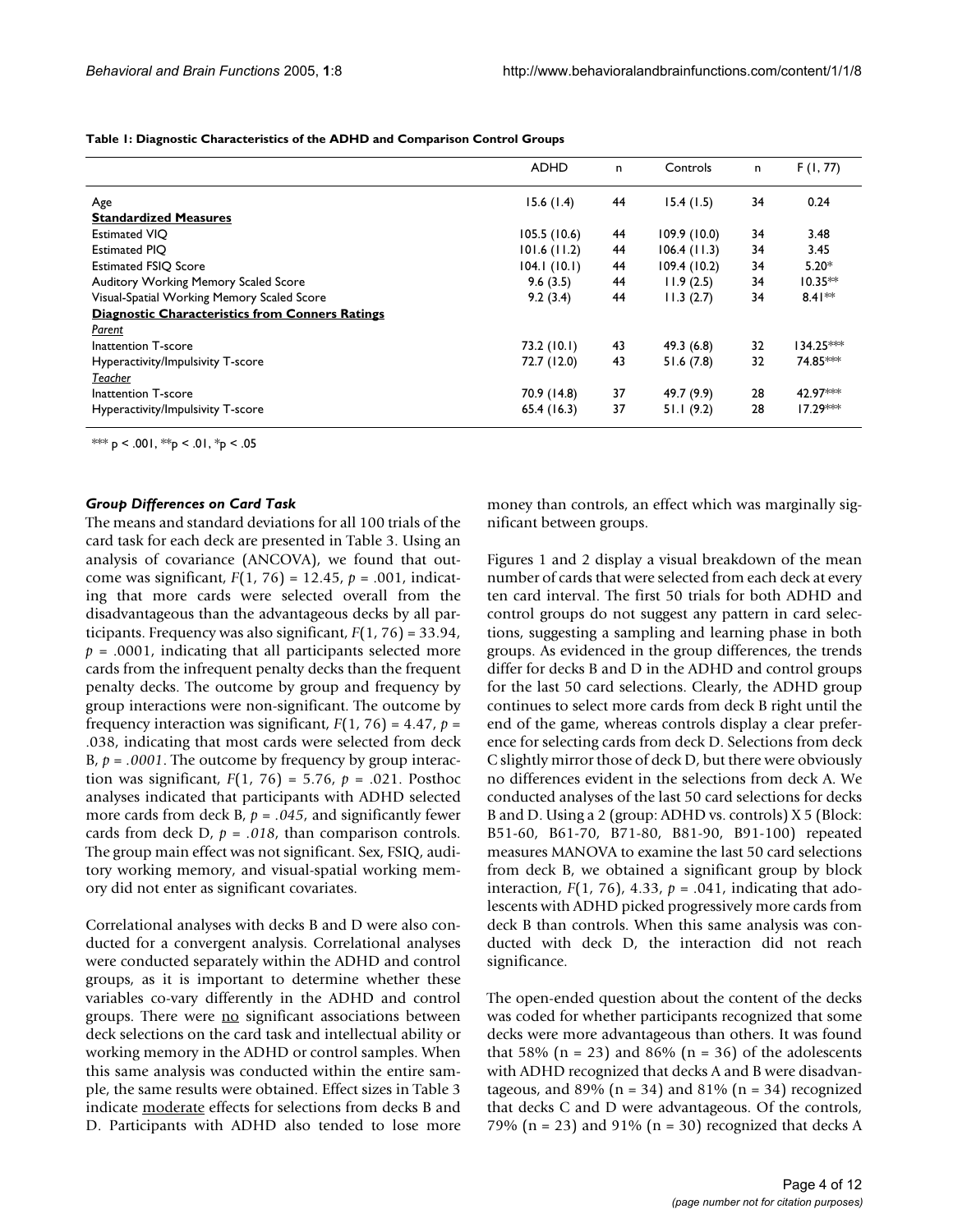<span id="page-4-0"></span>

| Table 2: The schedule of rewards and penalties in the four decks |  |
|------------------------------------------------------------------|--|
| of the card task                                                 |  |

| Card<br>Number          | Deck A<br>$(+$1.00)$ | Deck B<br>$(1.00 + )$ | Deck C<br>$(+$.50)$ | Deck D<br>$(+$.50)$ ‡ |
|-------------------------|----------------------|-----------------------|---------------------|-----------------------|
| I                       |                      |                       |                     |                       |
| $\overline{\mathbf{c}}$ |                      |                       |                     |                       |
| 3                       | -\$1.50              |                       | $-$.25$             |                       |
| 4                       |                      |                       |                     |                       |
| 5                       | $-$3.00$             |                       | $-$.75$             |                       |
| 6                       |                      |                       |                     |                       |
| 7                       | $-$2.00$             |                       | $-$.25$             |                       |
| 8                       |                      |                       |                     |                       |
| 9                       | $-$2.50$             | $-$12.50$             | $-$.75$             |                       |
| 0                       | $-$3.50$             |                       | $-$.50$             | $-$2.50$              |
| П                       |                      |                       |                     |                       |
| 2                       | $-$ \$3.50           |                       | $-$.25$             |                       |
| 13                      |                      |                       | $-$.75$             |                       |
| 4                       | $-$2.50$             | -\$12.50              |                     |                       |
| 15                      | $-$2.00$             |                       |                     | $-$2.50$              |
| 16                      |                      |                       |                     |                       |
| 17                      | $-$3.00$             |                       | $-$.25$             |                       |
| 18                      | $-$1.50$             |                       | $-$.75$             |                       |
| 19                      |                      |                       |                     |                       |
| 20                      |                      |                       | $-$.50$             |                       |
| 21                      |                      | -\$12.50              |                     | $-$2.50$              |
| 22                      | $-$3.00$             |                       |                     |                       |
| 23                      |                      |                       |                     |                       |
| 24                      | $-$3.50$             |                       | $-$.50$             |                       |
| 25                      |                      |                       | $-$.25$             |                       |
| 26                      | $-$2.00$             |                       | $-$.50$             |                       |
| 27                      | $-$2.50$             |                       |                     |                       |
| 28                      | $-$1.50$             |                       |                     |                       |
| 29                      |                      |                       | $-$.75$             |                       |
| 30                      |                      |                       | $-$.50$             |                       |
| 31                      | $-$ \$3.50           |                       |                     |                       |
| 32                      | $-$2.50$             | $-$12.50$             |                     | $-$2.50$              |
| 33                      | $-$2.50$             |                       |                     |                       |
| 34                      |                      |                       | $-$.25$             |                       |
| 35                      |                      |                       | $-$.25$             |                       |
| 36                      |                      |                       |                     |                       |
| 37                      | $-$1.50$             |                       | $-$.75$             |                       |
| 38                      | $-$3.00$             |                       |                     |                       |
| 39                      |                      |                       | $-$.50$             |                       |
| 40                      |                      |                       | $-$.25$             |                       |
| 41                      |                      | $-$12.50$             | $-$.50$             | $-$2.50$              |
| 42                      | $-$3.00$             |                       |                     |                       |
| 43                      |                      |                       |                     |                       |
| 44                      | $-$3.50$             |                       |                     |                       |
| 45                      |                      |                       | $-$.50$             |                       |
| 46                      |                      |                       | $-$.25$             |                       |
|                         | $-$2.00$             |                       | $-$.50$             |                       |
| 47                      | $-$2.50$             |                       |                     |                       |
| 48                      | $-$1.50$             |                       |                     |                       |
| 49                      |                      |                       | $-$.75$             |                       |
| 50                      |                      |                       | $-$.50$             |                       |

‡ Note: Only the penalty amounts varied in each deck, which are indicated in the Table. The reward amounts were consistent for each deck, which were \$1.00 for decks A and B and \$.50 for decks C and D with each card selection

and B were disadvantageous, and  $83\%$  (n = 20) and  $87\%$  $(n = 27)$  recognized that decks C and D were advantageous. One participant with ADHD (2 %) ended the game with a net gain, and 10 control participants (29 %) ended the game with a net gain. Overall, these data indicate that participants in both groups generally understood the task and recognized the advantageous and disadvantageous decks. One exception to this is that only 58% of the adolescents with ADHD recognized that A was a disadvantageous deck, supporting the idea that the content of this deck was more difficult to track.

## *Subtype Effects and Correlational Analyses Between The Card Task and Behavioural Measures*

Twenty-seven of our adolescents with ADHD met criteria for the Combined subtype, and 17 met criteria for the Inattentive subtype. We examined the effect of subtype on card task performance within the ADHD group using a multivariate ANOVA, with subtype (Inattentive vs. Combined) as a between-subject factor and outcome (advantageous vs. disadvantageous decks) and frequency (frequent vs. infrequent penalties) as within-subject factors. The subtype by frequency interaction was significant, *F*(1, 42)  $= 4.41, p = .042$ . Posthoc analyses indicated that participants with ADHD of the Combined subtype, *M* = 57.9, *SD* = 9.1, tended to select more cards from decks B and D than participants with ADHD of the Inattentive subtype, *M* = 52.2, *SD* = 8.3, *p* = .043. Then, participants with ADHD of the Inattentive subtype,  $M = 47.8$ ,  $SD = 8.3$ , tended to select more cards from decks A and C than participants with ADHD of the Combined subtype, *M* = 42.0, *SD* = 9.1, *p* = .041. We examined sex as a covariate of subtype, but no significant associations were obtained. Five of the females with ADHD met criteria for the Combined subtype, whereas only one met criteria for the Inattentive subtype.

With the behavioural measures, two associations between hyperactive/impulsive symptoms on the K-SADS-PL (that is, DSM-IV-TR symptoms),  $r = .31$ ,  $p = .05$ , and Conners' parent rating of hyperactivity/impulsivity, *r* = .31, *p* = .04, correlated significantly with the total number of card selections from disadvantageous deck B in the ADHD sample, however, there were no such associations within the control sample. The associations between inattentive symptoms and deck selections did not reach significance in the ADHD or control samples. These correlations are displayed in Table [4](#page-6-1). When the same correlations were conducted with the entire sample, the significant association between deck B selections and parent report of hyperactivity/impulsivity on the Conners'scales remained, *r* = .25, *p* = .031.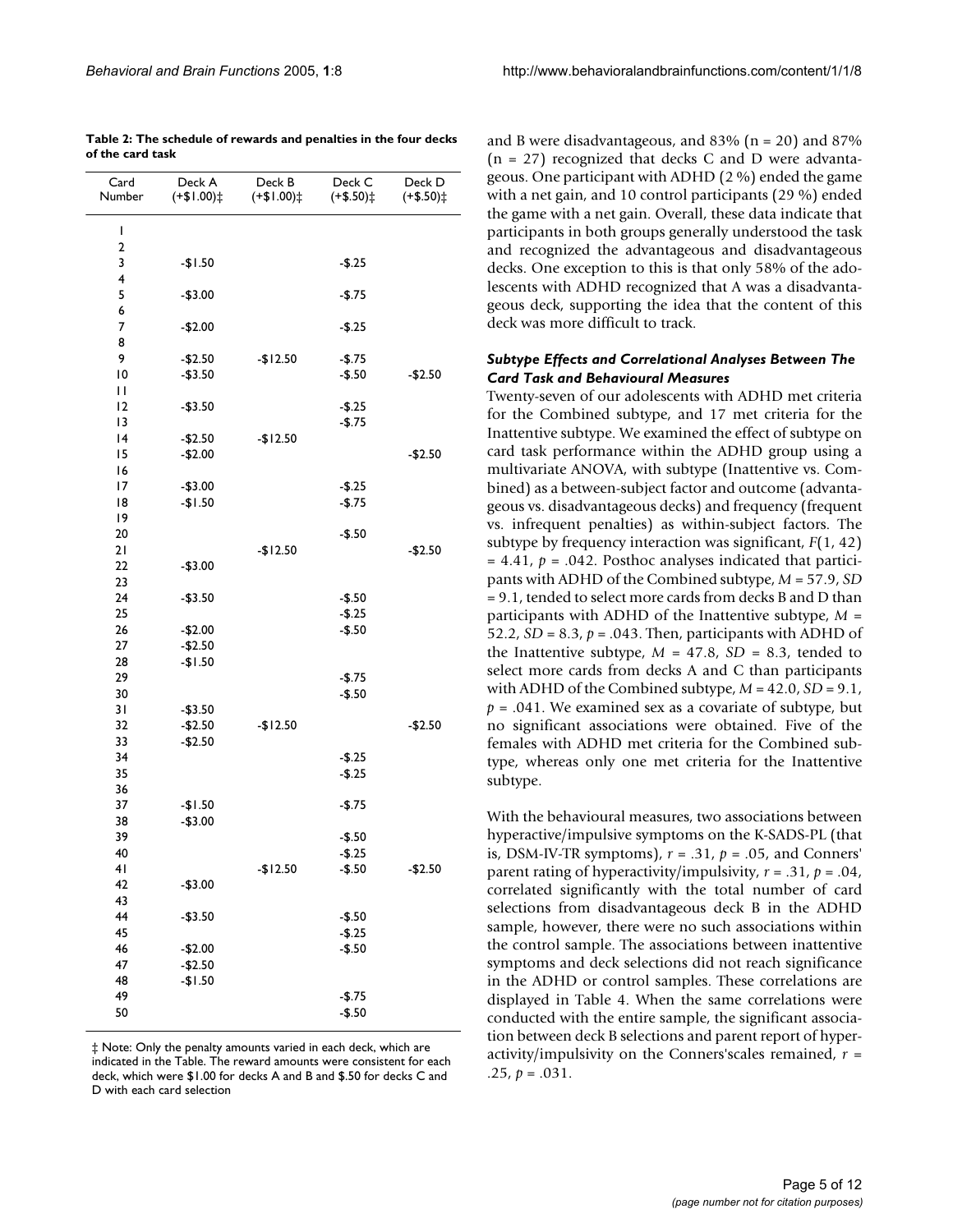| Deck                       | <b>ADHD</b>  | n  | Control       | n  | F(1,77) | Cohen's d |
|----------------------------|--------------|----|---------------|----|---------|-----------|
| Deck $A - Disadvantageous$ | 23.3(9.7)    | 44 | 24.4(7.3)     | 34 | 0.34    | $-0.13$   |
| Deck B - Disadvantageous   | 34.1(10.0)   | 44 | 29.4(10.4)    | 34 | $4.17*$ | 0.46      |
| Deck C - Advantageous      | 19.9(8.3)    | 44 | 20.3(8.8)     | 34 | 0.06    | $-0.05$   |
| Deck D - Advantageous      | 21.6(7.0)    | 44 | 26.9(12.2)    | 34 | $5.81*$ | $-0.53$   |
| Monetary Outcome           | $-10.0(7.0)$ | 44 | $-6.4$ (11.4) | 34 | $2.99+$ | $-0.38$   |

<span id="page-5-0"></span>**Table 3: Mean scores of the adolescents with ADHD and comparison controls for the last 100 selections on the card task (standard deviations in parentheses)**

\* p < .05, † p < .10

<span id="page-5-1"></span>

# **Figure 1**

Pattern of Selections on the Card Task from Decks A and B.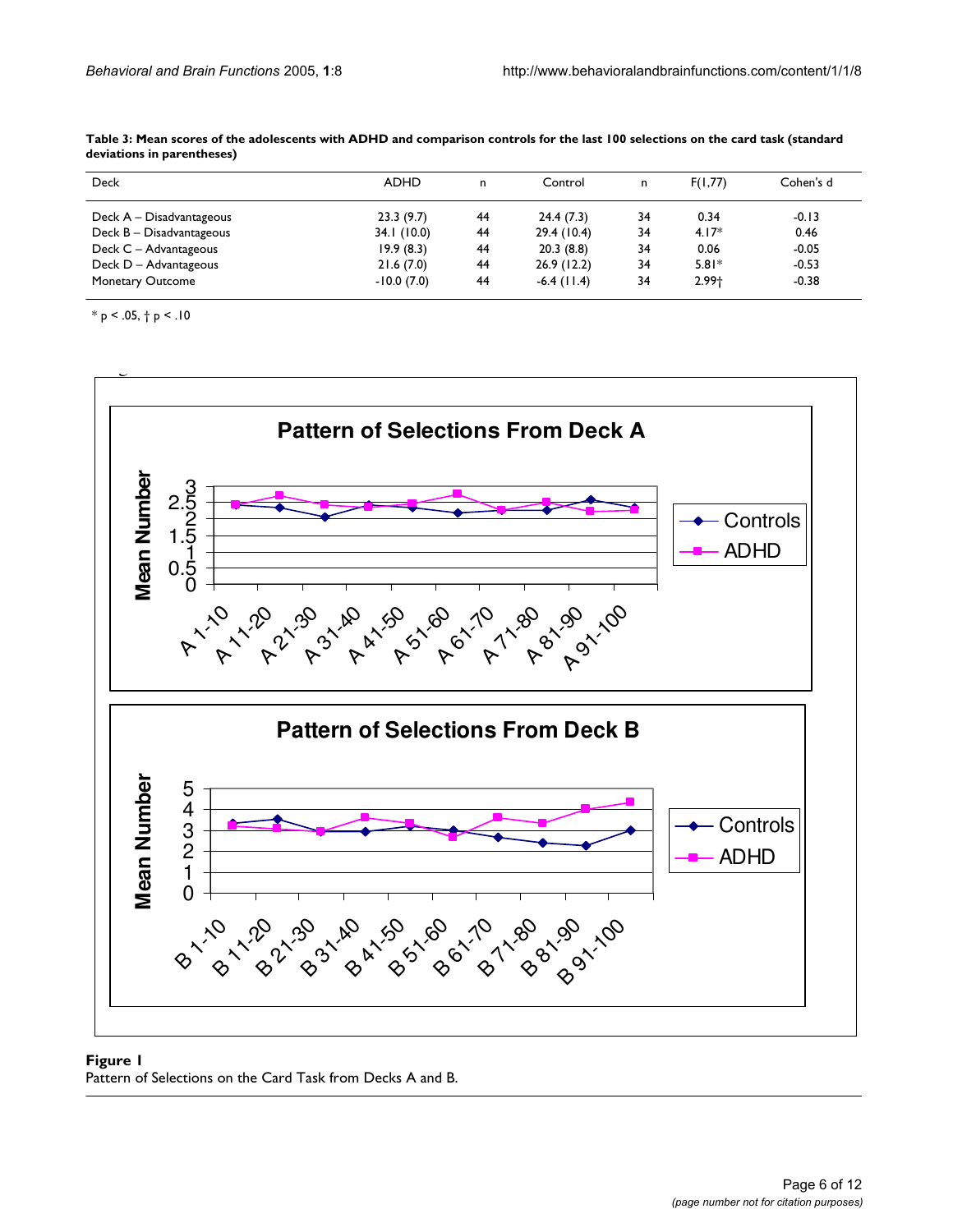<span id="page-6-0"></span>

### **Pattern of Selections on the Ca in the Ca in the Ca in the Ca in the Ca in the Ca in the Ca in the Ca in the Ca**

Pattern of Selections on the Card Task from Decks C and D.

### <span id="page-6-1"></span>**Table 4: Correlations between Card Task Selections and Behaviour Rating Measures in Adolescents with ADHD and Controls**

|                                                   |                      | Deck B (100 Trials) | Deck D (100 Trials) |  |
|---------------------------------------------------|----------------------|---------------------|---------------------|--|
| <b>Behaviour Rating Measures</b>                  |                      |                     |                     |  |
| K-SADS - Number of Inattentive Symptoms           | Control $(n = 0)$    |                     |                     |  |
|                                                   | $ADHD (n = 42)$      | $-22$               | .23                 |  |
| K-SADS – Number of Hyperactive/Impulsive Symptoms | Control $(n = 0)$    | $- -$               |                     |  |
|                                                   | $ADHD(n = 44)$       | $.31*$              | .02                 |  |
| <b>Conners Parent Inattention T-Score</b>         | Control ( $n = 34$ ) | .26                 | .00                 |  |
|                                                   | $ADHD (n = 43)$      | $-10$               | .29                 |  |
| Conners Parent Hyperactivity/Impulsivity T-Score  | Control ( $n = 34$ ) | $-22$               | .12                 |  |
|                                                   | $ADHD (n = 43)$      | $.31*$              | .26                 |  |
| <b>Conners Teacher Inattention T-Score</b>        | Control ( $n = 28$ ) | $-.07$              | .28                 |  |
|                                                   | $ADHD (n = 37)$      | $-.28$              | $-0.06$             |  |
| Conners Teacher Hyperactivity/Impulsivity T-Score | Control ( $n = 28$ ) | $-13$               | .09                 |  |
|                                                   | $ADHD (n = 37)$      | $-11$               | 14.                 |  |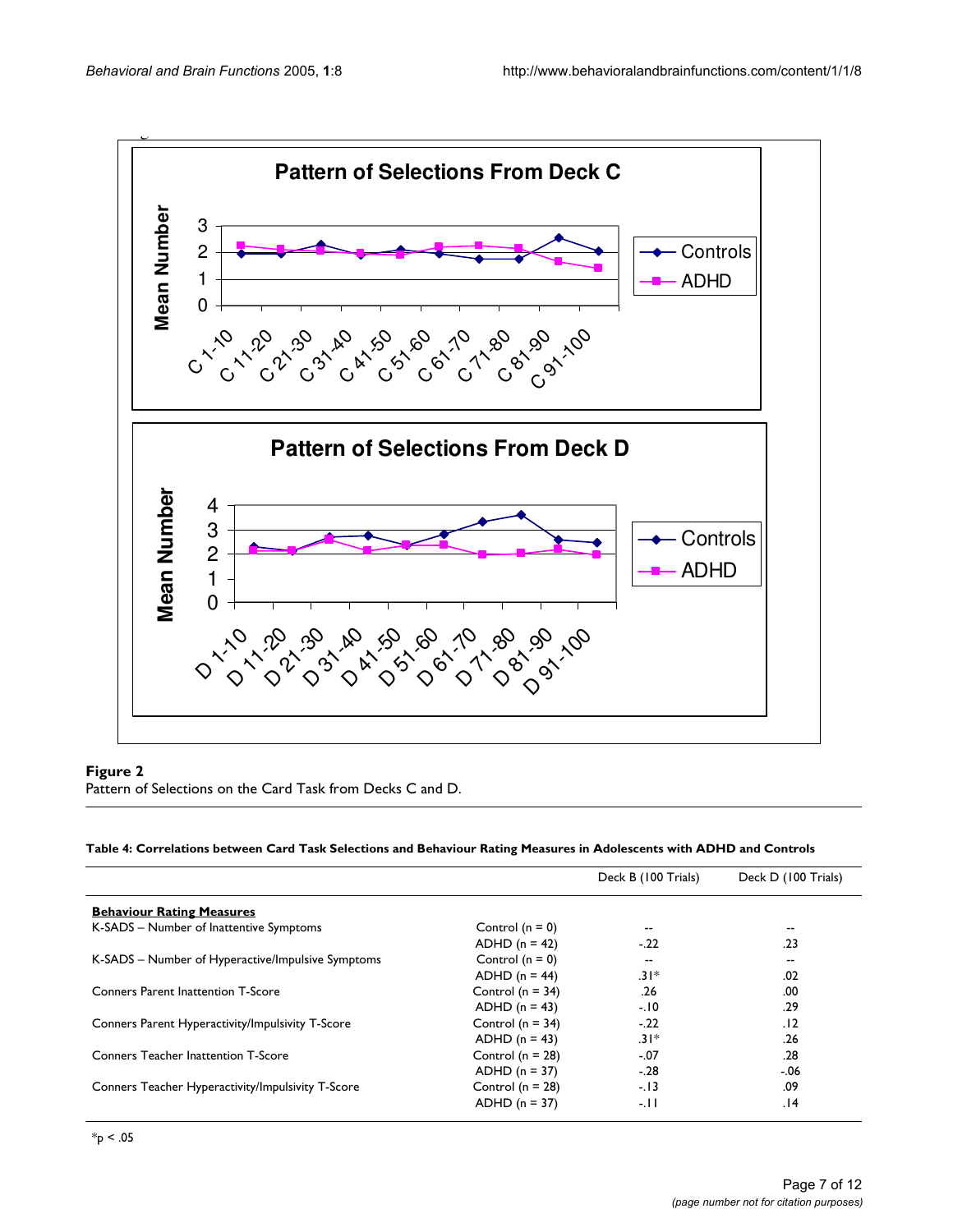## **Discussion**

The results of the present study indicated that the adolescents with ADHD made less optimal selections on the card task than controls by selecting more cards from the disadvantageous deck B and fewer cards from the advantageous deck D than controls. Adolescents with ADHD also scored lower on estimated FSIQ, and auditory and visual-spatial working memory than controls, but these variables were not significant covariates of card task performance. In the correlational analyses with the behavioural ratings, it was parent report of hyperactivity and impulsivity, not estimated FSIQ or working memory, which was associated with performance on the card task in the adolescents with ADHD. Sex did not enter as a significant covariate of card task performance.

Consistent with previous studies, our participants with ADHD displayed a pattern of performance similar to adolescents with behaviour disorders [32]. In particular, the group differences in the current study emerged on only two of the decks; importantly, these two particular decks (decks B and D) necessitated less tracking of expected value as penalties were less frequent. This finding suggests that the frequency of dispensing rewards and penalties should be considered as a potential variable in this task, and must be examined systematically. It may be the case that requiring participants to track more carefully may result in the recruitment of executive processes, such as working memory [35]. Overall, the group differences on the card task highlight poor behaviour regulation and impulsivity as critical features in the profile of ADHD, which have both been described as pervasive features of ADHD [1].

In addition, we did not find any association between selections on the card task and on our measures of estimated FSIQ or working memory, suggesting that these processes are behaviourally separable. While our adolescents with ADHD displayed lower estimated FSIQ and working memory scores than controls, our ANCOVA and correlational analyses suggest that their less optimal performance on the card task is not attributable to limitations in FSIQ or working memory, which is consistent with the findings of Bechara et al. [33] and Berlin et al. [34], but not with Ernst et al. [32] or Hinson et al. [35]. Importantly, Ernst et al. [32] used a more heterogeneous sample than we used, including adolescents with conduct problems and adults with substance abuse problems. Then, as Hinson et al. [35] increased memory load on the card task, it would be expected that further taxing of working memory during administration of the card task would negatively affect performance. Notably performance on both estimated FSIQ and working memory in our study were not associated or correlated with card task performance. Cognitive scientists understand tests of cognitive and intellectual ability as general indicators of cognitive efficiency [44,47-49], which is consistent with the general concept of executive functions [8]. Indeed, correlations between estimated FSIQ and the working memory measures within the ADHD and control samples ranged from *r* = .35, *p* = .045 to *r* = .57, *p* = .0001. Therefore, estimated FSIQ and our working memory measures provide a reasonable index of executive, dorsolateral types of processes.

These findings are consistent with separable pathway models of ADHD [15,11,19,21], which includes the separable contributions of both executive processes and behavioural regulation variables. The motivational pathway highlights the impulsive tendencies [1], delay aversion [5-7], and sensitivity to rewards and response costs [50-52] in ADHD. In addition, the current study also extends the conceptualization of the motivational pathway to include cortically-based processes in ADHD, particularly the ventromedial prefrontal cortex [19], suggesting that more research is needed to better parse how frontal and subcortical mechanisms function and interact in the clinical manifestation of ADHD. These findings are also consistent with cognitive developmental models of normative development which include the separable contributions of "hot" affective decision-making versus "cool" executive function processes [53].

Studies have consistently replicated the role of executive function deficits in ADHD [8-10], however, further elaboration and understanding are needed at a behavioural level of analysis for what has been termed as the motivational pathway in ADHD. Drawing from the work by Damasio's interpretation of card task performance [54- 56], one possibility worthy of further investigation for less optimal card selections in the ADHD group is dysregulation of somatic markers. It may be the case that individuals with ADHD have weaker somatic or physiological cues to guide risky choices, which would be consistent with Damasio's [54-56] somatic marker hypothesis. Somatic markers, or emotions, assist by constraining the decisionmaking space, giving various alternatives preferential availability over other alternatives [57], and serve an adaptive evolutionary human function, consistent with cognitive science perspectives on the role of emotion [58]. Damasio [54] argues that his patients with ventromedial lesions lack the physiological cues needed to signal risky choices, as evidenced by skin conductance studies performed in his lab [26,59]. At least two studies have been conducted investigating the physiological reactions of children with ADHD and controls in the presence of reward and extinction conditions [60]. It was reported that children with ADHD displayed a faster heart rate habituation to reward and less of a galvanic skin response during habituation than controls. A study by Crone, Jen-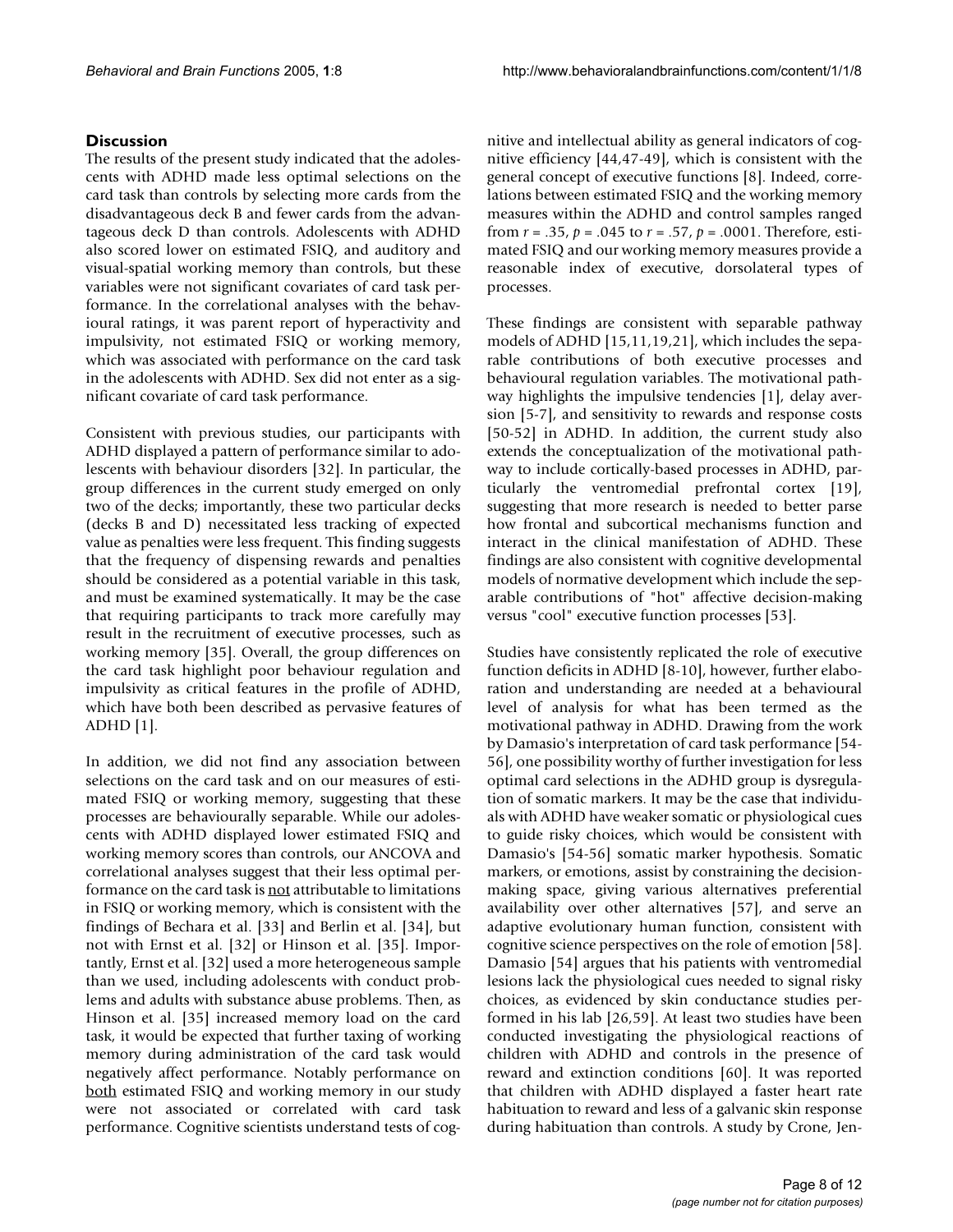nings, and van der Molen [20] found that children with ADHD had lower heart rate responses to immediate reward feedback than comparison controls, but no group differences were observed in skin conductance responses. These studies suggest that individuals with ADHD may experience a different physiological reaction than controls in the presence of rewards, suggesting that these cues may give way to different somatic markers, affecting decisionmaking in these individuals. This is a viable hypothesis in individuals with ADHD that deserves further study and consideration for understanding the motivational pathway. Notably, any difficulties in the physiological and/or affective regulation are likely to be more subtle in individuals with ADHD than in patients with ventromedial lesions, which is one reason why the statistical analyses may not have yielded such strong findings. Other limitations of the present study include sample heterogeneity, the gender imbalance between groups, and a lack of a full psychiatric diagnostic assessment in the control participants. Therefore, future research and methodologies should take these variables into account.

Another critical finding in this study was that card task performance was correlated with the behavioural and diagnostic symptoms of hyperactivity and impulsivity, but not with inattention, estimated FSIQ, or working memory. This correlation is consistent with Dinn, Robbins, and Harris [61], who found that adults with ADHD – Combined Subtype performed worse on orbitofrontal tasks, whereas adults with ADHD-Inattentive subtype performed worse on dorsolateral tasks. Motivational regulation difficulties seem to be associated with the hyperactive and impulsive features of ADHD [18], and the executive function deficits are associated with the inattentive features of ADHD [17], which is consistent with the current conceptualization. While subtype did not differentiate performance on advantageous or disadvantageous card selections, this may have been due to the fact that we did not have any participants with only the Hyperactive/ Impulsive subtype. The next step will be to understand the relationships between other cognitive processes thought to be deficient in ADHD. For example, the relationship between inhibitory control [9], other components of inhibition [62], and time perception [63],  $with$  other execu-</u> tive and motivational processes as defined in the dual pathway model [12], and to examine how they interact and give rise to the clinical presentation of ADHD.

### **Conclusion**

The results of the current study demonstrated that adolescents with ADHD displayed impaired performance on the Iowa Gambling card task as well as on measures of intellectual ability and working memory in comparison to adolescent controls. Notably, performance on the card task and the measures of intellectual ability and working

memory were **not** associated in the ADHD and control samples. Non-optimal card selections were associated with hyperactive and impulsive symptoms in the adolescents with ADHD. These findings provide support for the separable motivational and executive pathways in current models of ADHD [11,12]. Further research must elaborate what processes constitute the motivational pathway in ADHD, and how these processes may interact with executive processes and give rise to the clinical presentation of ADHD.

# **Method**

#### *Participants*

Two groups of adolescents participated: 44 adolescents (86% male) with a confirmed clinical diagnosis of ADHD based on DSM-IV criteria and 34 comparison adolescents (41% male). Of our ADHD sample, 45% ( $n = 20$ ) met criteria for Predominantly Inattentive subtype, and 55% (n = 24) met criteria for Predominantly Combined subtype. All adolescents were between the ages of 13 and 18 years of age (*M* = 15.5; *SD* = 1.5). Adolescents with ADHD were recruited from the YEARS (Youth, Education, and Assessment Research Service) Program. Adolescents in the control comparison group were recruited through hospital staff and community resources. All adolescents participating in the study were native English speakers. Adolescents were excluded if they had evidence of psychosis, pervasive developmental disorder, a serious medical condition, or an estimated Full-Scale IQ (FSIQ) below 80.

ADHD Sample. All adolescents had a DSM-IV diagnosis of ADHD confirmed by a systematic and comprehensive clinical diagnostic assessment conducted at the time of the study. The assessment comprised a semi-structured clinical diagnostic interview [Schedule for Affective Disorders and Schizophrenia for School-Age Children-Present and Lifetime Version; K-SADS-PL; [38]]. Also, parents and teachers completed the Conners' Rating Scales-Revised [39] to obtain standardized ratings of behaviour. Diagnosis of ADHD in adolescents was based on the following algorithm: 1) met DSM-IV criteria according to the clinician summary based on the K-SADS-PL interviews; and 2) met the clinical cut-offs for inattentive or hyperactive/impulsive symptoms on the Conners teacher questionnaires (t-score > 70) in order to ensure pervasiveness of symptoms across settings. The K-SADS was conducted separately with the adolescent and parent, and the clinician summarized the information from both informants. The K-SADS interview was the primary source for diagnosis, and the Conners' scales did not always reach the threshold t-score, particularly on the teacher reports. If parents reported a history of ADHD symptoms (both at home and from school reports) and evidence of pervasiveness across settings during the K-SADS interview, this information was adequate for a diagnosis of ADHD.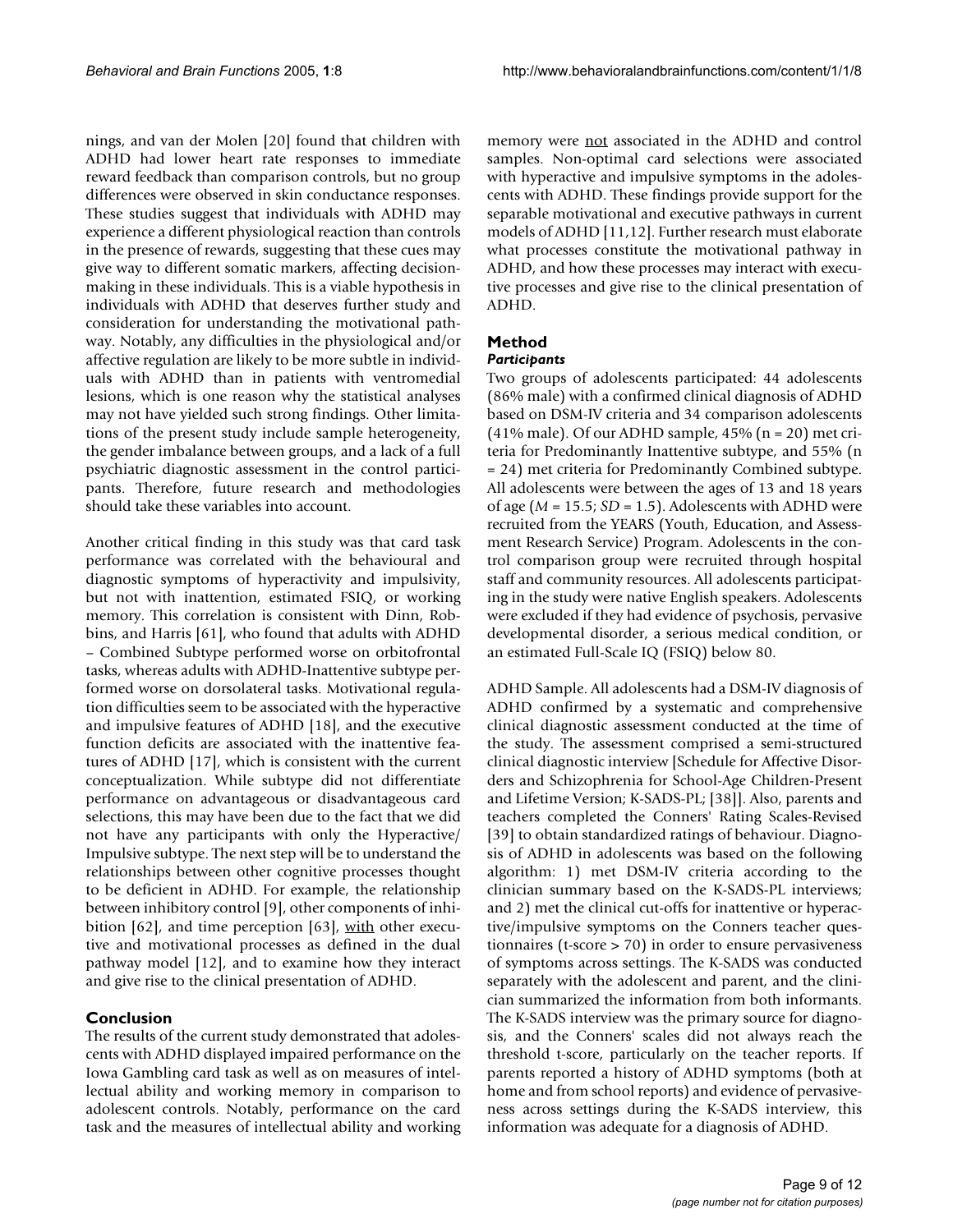Subtypes were determined by counting the number of inattentive and/or hyperactive/impulsive symptoms on the K-SADS, and comparing with the Conners scales for convergence. Participants needed a total of six symptoms of inattention endorsed to be identified as the Inattentive subtype, six symptoms of hyperactivity or impulsivity to be identified as the Hyperactive/Impulsive subtype, or six of each to be identified as the Combined subtype. A reading or math learning disability was defined as a score below the 25<sup>th</sup> percentile on a measure of reading or math achievement. Many of the adolescents with ADHD had comorbid disorders: 16 (36%) had a Learning Disability, 12 (27%) had Oppositional Defiant Disorder, four had an Anxiety Disorder, three had Depression, and one had Conduct Disorder. Diagnostic characteristics of the sample are presented in Table [1](#page-3-0).

Fourteen of our participants used stimulant medication (30%), eight had previously used stimulant medication (17%), five used a non-stimulant medication, and 18 had never used psychoactive medication (43%). All adolescents were asked to stop taking any medication for six half-lives prior to assessment, except for the two participants who used antidepressants.

Comparison control sample. The Conners' questionnaires were given to parents and adolescents to screen for any mental health concerns. Any participants who obtained scores above a t-score of 60 were interviewed further with a complete K-SADS-PL interview to rule out any diagnosis of ADHD. A total of four K-SADS-PL were conducted to follow up on issues raised on the Conners questionnaires in the comparison control group. Otherwise, a psychiatric assessment with control participants was not completed.

### *Standardized Tasks*

Intellectual Ability. The Wechsler Abbreviated Scale of Intelligence [WASI; [40]] comprised four subtests (Vocabulary, Block Design, Similarities, and Matrices), and was used to provide an estimate of verbal (VIQ), nonverbal (PIQ), and Full-Scale (FSIQ) intellectual ability.

Auditory and Visual-Spatial Working Memory. We used two different tasks to measure memory performance, one auditory-verbal and one visual-spatial. Our measure of auditory memory was the Digit Span subtest (Forwards and Backwards components) from the Wechsler Intelligence Scale for Children – Third Edition [WISC-III; [40]] and the Wechsler Adult Intelligence Scale - Third Edition [WAIS-III; [42]]. Our measure of visual-spatial memory was the Spatial Span subtest (Forwards and Backwards components) from the WISC-III Processing Instrument [WISC-III-PI, [43]]. The combination of the forwards and backwards components of each memory measure provide a composite of maintenance and working memory [44]; for simplicity, we have termed these as our working memory measures.

#### *Experimental Task*

Card Task. This task was designed after the Iowa gambling task by Bechara et al. [26]. The materials required for this task included: four decks of cards designed by the researcher, monopoly play money, and a hand counter to track the number of trials during the task. Four decks of cards were placed in front of the participant, labeled as deck A, B, C, or D. On the back of each card, there was either a reward or a reward and penalty indicated. Each deck varied on expected outcome [two decks are composed of quick high gains and high losses (disadvantageous decks) or low gains and low losses (advantageous decks)] and in frequency of penalties (two decks have frequent, smaller penalties, while the other two decks have infrequent, large penalties). Expected outcome and frequency of penalties are crossed, creating four different conditions with these four decks. Therefore, deck A was a disadvantageous deck with frequent, lower penalties, deck B was a disadvantageous deck with infrequent, high penalties, deck C was an advantageous deck with frequent, lower penalties, and deck D was an advantageous deck with infrequent, high penalties. The cards were organized in the exact same order for each and every participant. There were 50 cards in each deck. The reward-penalty schedules that were used for this task are displayed in Table [2](#page-4-0). For decks A and B, participants received \$1.00 with each card selection AND the penalty indicated for each respective deck in Table [2,](#page-4-0) and for decks C and D, participants received \$0.50 with each card selection AND the penalty indicated for each respective deck in Table [2.](#page-4-0) Bechara et al. [26] used rewards and penalties with a base of 10, whereas we used a base of .10, however, the relative size of the rewards and penalties were the same as those used by Bechara et al. [26].

Participants were told that they would play a card game in which they had to select 100 cards, and that the purpose of the game was to maximize the amount of money they could win. They were told that on the back of each card in each deck, there was a reward or a reward and a penalty. They were to select cards one by one, and the examiner would give them the reward and collect the penalty after each card pull. Participants were loaned \$20.00 at the beginning of the game. Participants were not given any cues or signals during the game about the content of each deck. Participant selections were recorded on a score sheet following the task. As play money was used, participants were told that they could win a \$10 gift certificate to a popular local bookstore if they made a net gain in the game as an added incentive, as participants did not receive the actual amount of play money in the game.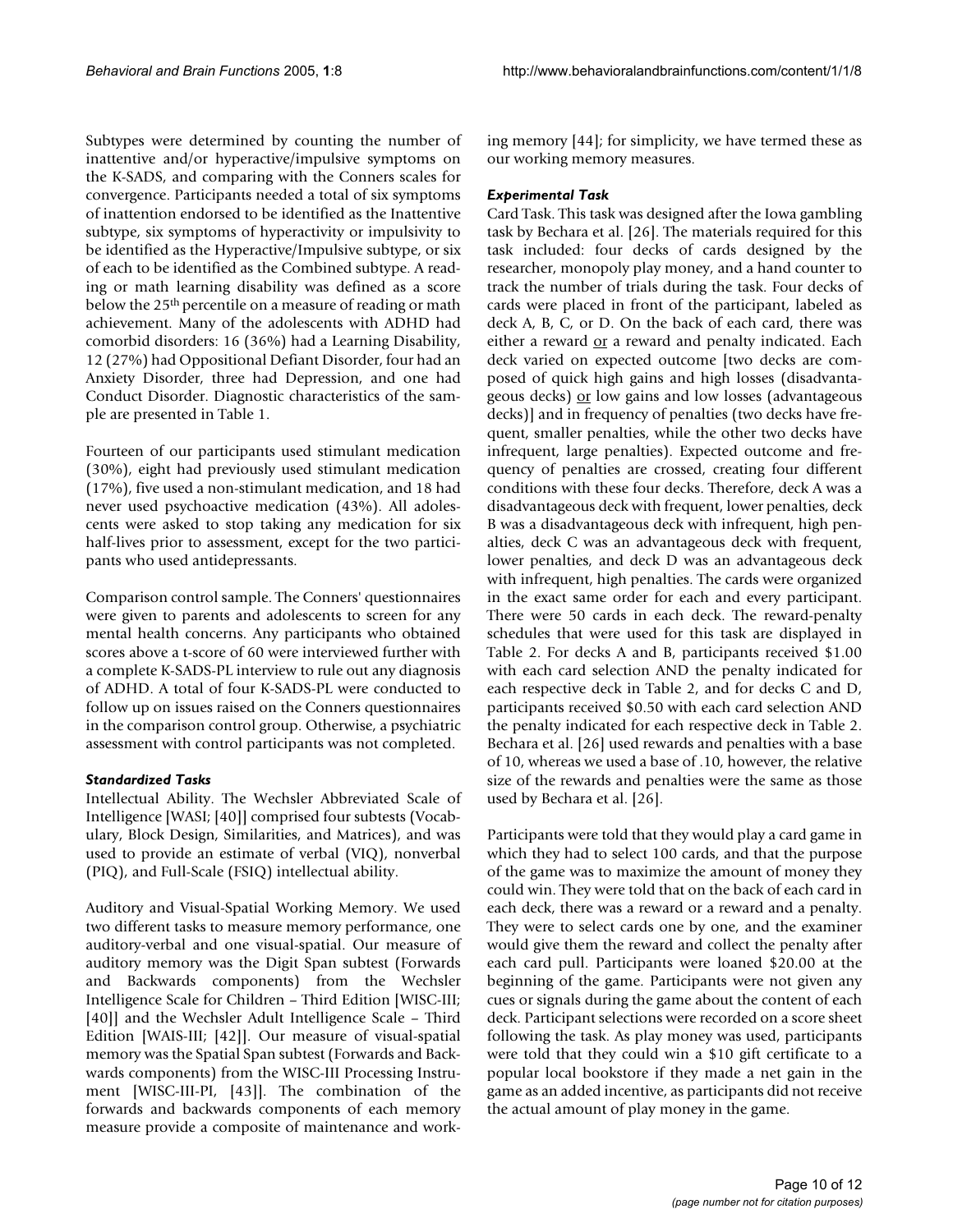The dependent measures were the total number of cards participants selected from each deck and the net amount of money participants had at the end of the game. At the end of the game, participants were asked about how the four decks differed to determine whether the participants realized the reward and penalty structure of the advantageous and disadvantageous decks. Specifically, they were asked: "Did you notice anything about the content of each of the decks?"

### **Authors' Contributions**

MT was involved in the theoretical conceptualization, data collection and analysis, and writing of the present manuscript. UJ was involved in the clinical assessment of the participants and feedback on the manuscript. RT was involved in the theoretical conceptualization, and provided ongoing input and feedback on the analysis and writing of this manuscript.

#### **Acknowledgements**

This research was supported in part by research grants from the National Institute of Mental Health (Grant R21-MH066393), HSC Psychiatry Endowment Fund, and a Canadian Institutes of Health Research (CIHR) Fellowship granted to M. Toplak. This article is part of the international and interdisciplinary project "ADHD: From genes to therapy" (Project Leader: Terje Sagvolden) conducted at the Centre for Advanced Study (CAS) in Oslo, Norway (2004–2005), in which RT participated.

We thank Rebecca Stewart for assistance with data collection and scoring. We also thank Ruth Barton at CAMH for clinical support, Karen Ghelani for assistance with interviewing, Colleen Dockstader for comments on the manuscript, and Paul Voorn for assistance with references.

#### **References**

- 1. American Psychiatric Association: *Diagnostic and statistical manual of mental disorders, Text Revision (DSM-IV-TR)* 4th edition. Washington, DC: American Psychiatric Association; 2000.
- 2. Barkley RA: *ADHD and the nature of self-control* New York: Guilford Press; 1997.
- 3. Barkley RA: *Attention-deficit hyperactivity disorder* 2nd edition. New York: The Guilford Press; 1998.
- 4. Barkley RA, Edwards G, Laneri M, Fletcher K, Metevia L: **[Executive](http://www.ncbi.nlm.nih.gov/entrez/query.fcgi?cmd=Retrieve&db=PubMed&dopt=Abstract&list_uids=11761287) [functioning, temporal discounting, and sense of time in ado](http://www.ncbi.nlm.nih.gov/entrez/query.fcgi?cmd=Retrieve&db=PubMed&dopt=Abstract&list_uids=11761287)lescents with Attention Deficit Hyperactivity Disorder [\(ADHD\) and Oppositional Defiant Disorder \(ODD\).](http://www.ncbi.nlm.nih.gov/entrez/query.fcgi?cmd=Retrieve&db=PubMed&dopt=Abstract&list_uids=11761287)** *J Abnorm Child Psychol* 2001, **29:**541-556.
- 5. Sonuga-Barke EJS, Taylor E, Heptinstall E: **[Hyperactivity and delay](http://www.ncbi.nlm.nih.gov/entrez/query.fcgi?cmd=Retrieve&db=PubMed&dopt=Abstract&list_uids=1564082) [aversion – II. The effect of self versus externally imposed](http://www.ncbi.nlm.nih.gov/entrez/query.fcgi?cmd=Retrieve&db=PubMed&dopt=Abstract&list_uids=1564082) [stimulus presentation periods on memory.](http://www.ncbi.nlm.nih.gov/entrez/query.fcgi?cmd=Retrieve&db=PubMed&dopt=Abstract&list_uids=1564082)** *J Child Psychol Psychiatry* 1992, **33(2):**399-409.
- 6. Sonuga-Barke EJS, Taylor E, Sembi S, Smith J: **[Hyperactivity and](http://www.ncbi.nlm.nih.gov/entrez/query.fcgi?cmd=Retrieve&db=PubMed&dopt=Abstract&list_uids=1564081) [delay version – I. The effect of delay on choice.](http://www.ncbi.nlm.nih.gov/entrez/query.fcgi?cmd=Retrieve&db=PubMed&dopt=Abstract&list_uids=1564081)** *J Child Psychol Psychiatry* 1992, **33(2):**387-398.
- 7. Sonuga-Barke EJS, Williams E, Hall M, Saxton T: **[Hyperactivity and](http://www.ncbi.nlm.nih.gov/entrez/query.fcgi?cmd=Retrieve&db=PubMed&dopt=Abstract&list_uids=8682898) [delay aversion – III. The effect on cognitive style of imposing](http://www.ncbi.nlm.nih.gov/entrez/query.fcgi?cmd=Retrieve&db=PubMed&dopt=Abstract&list_uids=8682898) [delay after errors.](http://www.ncbi.nlm.nih.gov/entrez/query.fcgi?cmd=Retrieve&db=PubMed&dopt=Abstract&list_uids=8682898)** *J Child Psychol Psychiatry* 1996, **37(2):**189-194.
- 8. Pennington BF, Ozonoff S: **[Executive functions and developmen](http://www.ncbi.nlm.nih.gov/entrez/query.fcgi?cmd=Retrieve&db=PubMed&dopt=Abstract&list_uids=8655658)[tal psychopathology.](http://www.ncbi.nlm.nih.gov/entrez/query.fcgi?cmd=Retrieve&db=PubMed&dopt=Abstract&list_uids=8655658)** *J Child Psychol Psychiatry* 1996, **37:**51-87.
- 9. Schachar R, Mota VL, Logan GD, Tannock R, Klim P: **[Confirmation](http://www.ncbi.nlm.nih.gov/entrez/query.fcgi?cmd=Retrieve&db=PubMed&dopt=Abstract&list_uids=10885681) [of an inhibitory control deficit in attention-deficit/hyperac](http://www.ncbi.nlm.nih.gov/entrez/query.fcgi?cmd=Retrieve&db=PubMed&dopt=Abstract&list_uids=10885681)[tivity disorder.](http://www.ncbi.nlm.nih.gov/entrez/query.fcgi?cmd=Retrieve&db=PubMed&dopt=Abstract&list_uids=10885681)** *J Abnorm Child Psychol* 2000, **28(2):**227-235.
- 10. Sergeant JA, Geurts H, Oosterlaan J: **[How specific is a deficit of](http://www.ncbi.nlm.nih.gov/entrez/query.fcgi?cmd=Retrieve&db=PubMed&dopt=Abstract&list_uids=11864714) [executive functioning for Attention-Deficit/Hyperactivity](http://www.ncbi.nlm.nih.gov/entrez/query.fcgi?cmd=Retrieve&db=PubMed&dopt=Abstract&list_uids=11864714) [Disorder?](http://www.ncbi.nlm.nih.gov/entrez/query.fcgi?cmd=Retrieve&db=PubMed&dopt=Abstract&list_uids=11864714)** *Behav Brain Res* 2002, **130(1–2):**3-28.
- 11. Sonuga-Barke EJS: **[Psychological heterogeneity in AD/HD A](http://www.ncbi.nlm.nih.gov/entrez/query.fcgi?cmd=Retrieve&db=PubMed&dopt=Abstract&list_uids=11864715) [dual pathway model of behaviour and cognition.](http://www.ncbi.nlm.nih.gov/entrez/query.fcgi?cmd=Retrieve&db=PubMed&dopt=Abstract&list_uids=11864715)** *Behav Brain Res* 2002, **130:**29-36.
- 12. Sonuga-Barke EJS: **[The dual pathway model of AD/HD: An elab](http://www.ncbi.nlm.nih.gov/entrez/query.fcgi?cmd=Retrieve&db=PubMed&dopt=Abstract&list_uids=14624804)[oration of neurodevelopmental characteristics.](http://www.ncbi.nlm.nih.gov/entrez/query.fcgi?cmd=Retrieve&db=PubMed&dopt=Abstract&list_uids=14624804)** *Neurosci Biobehav Rev* 2003, **27:**593-604.
- 13. Castellanos FX, Tannock R: **Neuroscience of Attention-Deficit/ Hyperactivity Disorder: The search for endophenotypes.** *Nat Rev Neurosci* 2002, **3:**1-12.
- 14. Hinshaw SP: **[Impulsivity, emotion regulation, and develop](http://www.ncbi.nlm.nih.gov/entrez/query.fcgi?cmd=Retrieve&db=PubMed&dopt=Abstract&list_uids=14998881)[mental psychopathology: Specificity versus generality of](http://www.ncbi.nlm.nih.gov/entrez/query.fcgi?cmd=Retrieve&db=PubMed&dopt=Abstract&list_uids=14998881) [linkages.](http://www.ncbi.nlm.nih.gov/entrez/query.fcgi?cmd=Retrieve&db=PubMed&dopt=Abstract&list_uids=14998881)** *Ann N Y Acad Sci* 2003, **1008:**149-159.
- 15. Nigg JT: **[Is ADHD a disinhibitory disorder?](http://www.ncbi.nlm.nih.gov/entrez/query.fcgi?cmd=Retrieve&db=PubMed&dopt=Abstract&list_uids=11548968)** *Psychol Bull* 2001, **127:**571-598.
- 16. Nigg JT: **[Response inhibition and disruptive behaviors:](http://www.ncbi.nlm.nih.gov/entrez/query.fcgi?cmd=Retrieve&db=PubMed&dopt=Abstract&list_uids=14998883) Toward a multiprocess conception of etiological heteroge[neity for ADHD combined type and conduct disorder early](http://www.ncbi.nlm.nih.gov/entrez/query.fcgi?cmd=Retrieve&db=PubMed&dopt=Abstract&list_uids=14998883)[onset type.](http://www.ncbi.nlm.nih.gov/entrez/query.fcgi?cmd=Retrieve&db=PubMed&dopt=Abstract&list_uids=14998883)** *Ann N Y Acad Sci* 2003, **1008:**170-182.
- 17. Chhabildas N, Pennington BF, Willcutt EG: **[A comparison of the](http://www.ncbi.nlm.nih.gov/entrez/query.fcgi?cmd=Retrieve&db=PubMed&dopt=Abstract&list_uids=11761286) [neuropsychological profiles of the DSM-IV subtypes of](http://www.ncbi.nlm.nih.gov/entrez/query.fcgi?cmd=Retrieve&db=PubMed&dopt=Abstract&list_uids=11761286) [ADHD.](http://www.ncbi.nlm.nih.gov/entrez/query.fcgi?cmd=Retrieve&db=PubMed&dopt=Abstract&list_uids=11761286)** *J Abnorm Child Psychol* 2001, **29(6):**529-540.
- 18. Newman JP, Gorenstein EE, Kelsey JE: **Failure to delay gratification following septal lesions in rats: Implications for an animal model of disinhibitory psychopathology.** *Pers Individ Dif* 1983, **4(2):**147-156.
- 19. Sonuga-Barke EJS, Dalen L, Remington B: **Do executive deficits and delay aversion make independent contributions to preschool attention-deficit/hyperactivity disorder symptoms?** *J Am Acad Child Psychiatry* 2003, **42(11):**1335-1342.
- 20. Crone EA, Jennings R, van der Molen MW: **[Sensitivity to interfer](http://www.ncbi.nlm.nih.gov/entrez/query.fcgi?cmd=Retrieve&db=PubMed&dopt=Abstract&list_uids=12587858)[ence and response contingencies in Attention-Deficit/Hyper](http://www.ncbi.nlm.nih.gov/entrez/query.fcgi?cmd=Retrieve&db=PubMed&dopt=Abstract&list_uids=12587858)[activity Disorder.](http://www.ncbi.nlm.nih.gov/entrez/query.fcgi?cmd=Retrieve&db=PubMed&dopt=Abstract&list_uids=12587858)** *J Child Psychol Psychiatry* 2003, **44(2):**214-226.
- 21. Sagvolden T, Johansen EB, Aase H, Russell VA: **A dynamic developmental theory of Attention-Deficit/Hyperactivity Disorder (ADHD) predominantly hyperactive/impulsive and combined subtypes.** *Behav Brain Sci* 2005 [[http://www.bbsonline.org/](http://www.bbsonline.org/Preprints/Sagvolden05152002/Referees/) [Preprints/Sagvolden05152002/Referees/](http://www.bbsonline.org/Preprints/Sagvolden05152002/Referees/)].
- 22. Bechara A, Damasio AR, Damasio H, Anderson SW: **Insensitivity to future consequences following damage to human prefrontal cortex.** *Cogn* 1994, **50:**7-15.
- 23. Bechara A, Tranel D, Damasio H: **Characterization of the decision making deficit of patients with ventromedial prefrontal cortex lesions.** *Brain* 2000, **123:**1289-2202.
- 24. Rolls ET: **The orbitofrontal cortex and reward.** *Cereb Cortex* 2000, **20:**284-294.
- 25. Krawczyk DC: **[Contributions of the prefrontal cortex to the](http://www.ncbi.nlm.nih.gov/entrez/query.fcgi?cmd=Retrieve&db=PubMed&dopt=Abstract&list_uids=12479840) [neural basis of human decision making.](http://www.ncbi.nlm.nih.gov/entrez/query.fcgi?cmd=Retrieve&db=PubMed&dopt=Abstract&list_uids=12479840)** *Neurosci Biobehav Rev* 2002, **26:**631-664.
- 26. Bechara A, Tranel D, Damasio H, Damasio AR: **[Failure to respond](http://www.ncbi.nlm.nih.gov/entrez/query.fcgi?cmd=Retrieve&db=PubMed&dopt=Abstract&list_uids=8670652) [automatically to anticipated future outcomes following](http://www.ncbi.nlm.nih.gov/entrez/query.fcgi?cmd=Retrieve&db=PubMed&dopt=Abstract&list_uids=8670652) [damage to prefrontal cortex.](http://www.ncbi.nlm.nih.gov/entrez/query.fcgi?cmd=Retrieve&db=PubMed&dopt=Abstract&list_uids=8670652)** *Cereb Cortex* 1996, **6:**215-225.
- 27. Stanovich KE, Grunewald M, West RF: **Cost-benefit reasoning in students with multiple secondary school suspensions.** *Pers Individ Dif* 2003, **35:**1061-1072.
- 28. Petry NM, Bickel WK, Arnett M: **[Shortened time horizons and](http://www.ncbi.nlm.nih.gov/entrez/query.fcgi?cmd=Retrieve&db=PubMed&dopt=Abstract&list_uids=9692271) [insensitivity to future consequences in heroin addicts.](http://www.ncbi.nlm.nih.gov/entrez/query.fcgi?cmd=Retrieve&db=PubMed&dopt=Abstract&list_uids=9692271)** *Addiction* 1998, **93(5):**729-738.
- 29. Blair RJR, Colledge E, Mitchell DGV: **[Somatic markers and](http://www.ncbi.nlm.nih.gov/entrez/query.fcgi?cmd=Retrieve&db=PubMed&dopt=Abstract&list_uids=11761284) [response reversal: Is there orbitofrontal cortex dysfunction](http://www.ncbi.nlm.nih.gov/entrez/query.fcgi?cmd=Retrieve&db=PubMed&dopt=Abstract&list_uids=11761284) [in Boys with psychopathic tendencies?](http://www.ncbi.nlm.nih.gov/entrez/query.fcgi?cmd=Retrieve&db=PubMed&dopt=Abstract&list_uids=11761284)** *J Abnorm Child Psychol* 2001, **29(6):**499-511.
- 30. Overman WH: **Sex differences in early childhood, adolescence, and adulthood on cognitive tasks that rely on orbital prefrontal cortex.** *Brain Cogn* **55:**134-147.
- 31. Ernst M, Kimes AS, London ED, Matochik JA, Eldreth D, Tata S, Contoreggi C, Leff M, Bolla K: **[Neural substrates of decision making](http://www.ncbi.nlm.nih.gov/entrez/query.fcgi?cmd=Retrieve&db=PubMed&dopt=Abstract&list_uids=12777263) [in adults with Attention Deficit Hyperactivity Disorder.](http://www.ncbi.nlm.nih.gov/entrez/query.fcgi?cmd=Retrieve&db=PubMed&dopt=Abstract&list_uids=12777263)** *Am J Psychiatry* 2003, **160(6):**1061-1070.
- 32. Ernst M, Grant SJ, London ED, Contoreggi CS, Kimes AS, Spurgeon L: **[Decision making in adolescents with behavior disorders](http://www.ncbi.nlm.nih.gov/entrez/query.fcgi?cmd=Retrieve&db=PubMed&dopt=Abstract&list_uids=12505799) [and adults with substance abuse.](http://www.ncbi.nlm.nih.gov/entrez/query.fcgi?cmd=Retrieve&db=PubMed&dopt=Abstract&list_uids=12505799)** *Am J Psychiatry* 2003, **160(1):**33-40.
- 33. Bechara A, Damasio H, Tranel D, Anderson SW: **[Dissociation of](http://www.ncbi.nlm.nih.gov/entrez/query.fcgi?cmd=Retrieve&db=PubMed&dopt=Abstract&list_uids=9412519) [working memory from decision-making within the human](http://www.ncbi.nlm.nih.gov/entrez/query.fcgi?cmd=Retrieve&db=PubMed&dopt=Abstract&list_uids=9412519) [prefrontal cortex.](http://www.ncbi.nlm.nih.gov/entrez/query.fcgi?cmd=Retrieve&db=PubMed&dopt=Abstract&list_uids=9412519)** *J Neurosci* 1998, **18:**428-437.